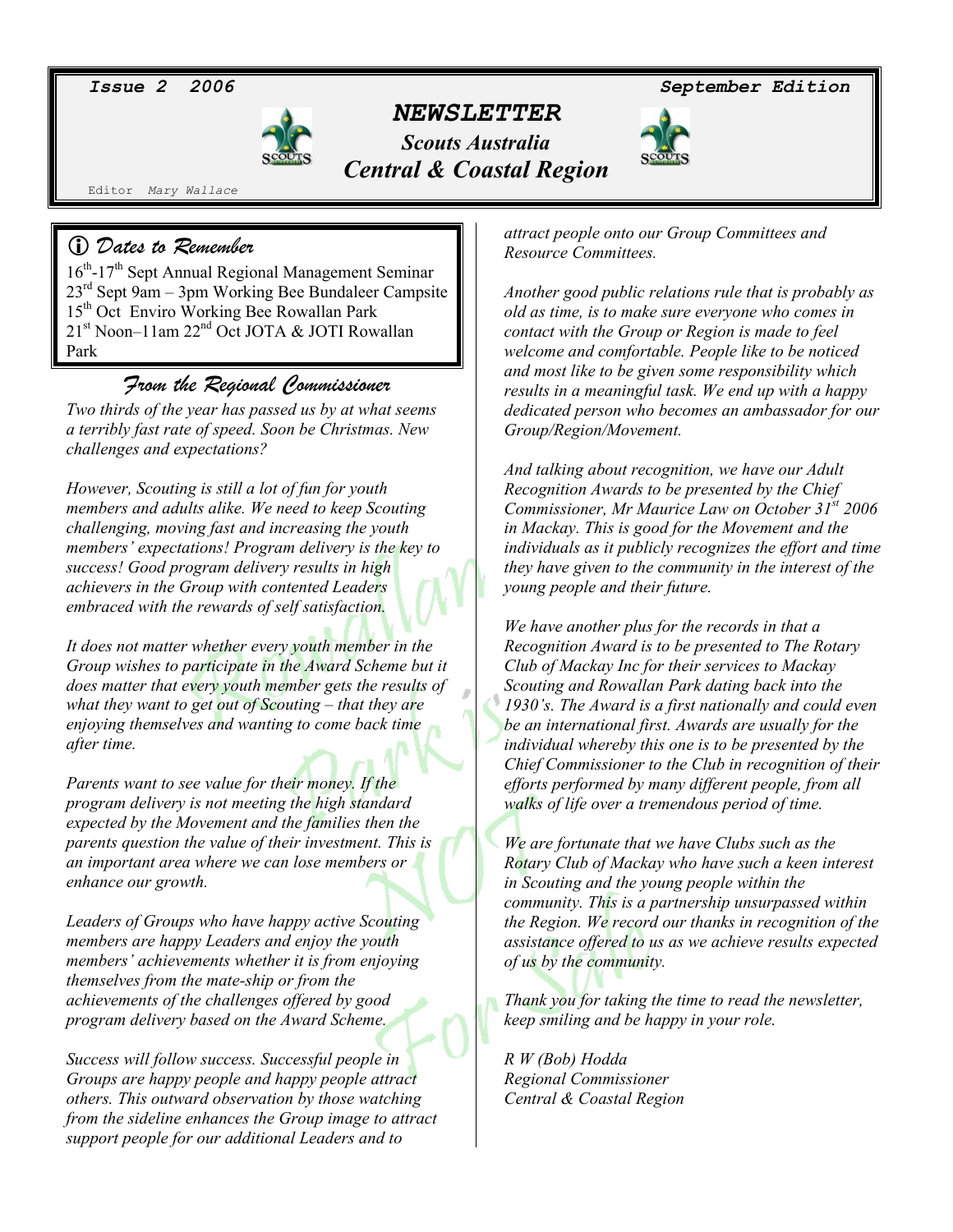# *2006 World Scout Day Adult Recognition Awards*

| Rotary Club of    |                             |                      | <b>Outstanding Service</b> |
|-------------------|-----------------------------|----------------------|----------------------------|
| Mackay            |                             |                      | Award                      |
| Leon, Lyn         | <b>ASM Non Uniform</b>      | <b>Bucasia Group</b> | Silver Koala               |
| Tuckerman,        | <b>YPS RL Special</b>       | C&C Region           | Silver Koala               |
| Heather           | <b>Duties</b>               |                      |                            |
| Kearns, Joseph    | <b>ASM</b>                  | C&C Region           | Silver Wattle              |
|                   | <i><u>Ouartermaster</u></i> |                      |                            |
| Lean, Lyn         | YP AL Cub Scouts            | Mky City Central     | Silver Wattle              |
| Mumford, Jane     | <b>YPS RL Activities</b>    | C&C Region           | Silver Wattle              |
| Windsor, Rhonda   | <b>YP L Joey Scouts</b>     | <b>Bowen Group</b>   | Silver Wattle              |
| Wright, Sandra    | YP AL Scouts                | Mky City Central     | Silver Wattle              |
| Hamilton, Ian     | <b>ASM Non Uniform</b>      | C&C Region           | Silver Arrowhead           |
| Hodda, Trevor     | <b>ASM Non Uniform</b>      | C&C Region           | Silver Arrowhead           |
| Johnson, Judy     | YP AL Venturer              | Sarina Group         | Silver Arrowhead           |
|                   | <b>Scouts</b>               |                      |                            |
| Parchert, Neville | <b>ASM Non Uniform</b>      | Sarina Group         | Silver Arrowhead           |
|                   | Chairman                    |                      |                            |
| Salty, Allan      | YP L Scouts                 | Mky City Central     | Silver Arrowhead           |
| Tomlinson, Brett  | <b>YP L Cub Scouts</b>      | Sarina Group         | Silver Arrowhead           |
| Alcorn, John      | <b>ASM Non Uniform</b>      | C&C Region           | Certificate of Merit       |
|                   | Treasurer                   | Executive            |                            |
| Befays, Darryl    | YP AL Cub Scouts            | <b>Banksia Group</b> | Certificate of Merit       |
| Duffy, Michelle   | <b>ASM Non Uniform</b>      | Sarina Group         | Certificate of Merit       |
|                   | Secretary                   |                      |                            |
| Gray, Donald      | <b>ASM Non Uniform</b>      | C&C Region           | Certificate of Merit       |
|                   | Chaplain                    |                      |                            |
| Keen, Helen       | <b>YP L Cub Scouts</b>      | Proserpine Group     | Certificate of Merit       |
| Miller, Bruce     | YP AL Scouts                | Mky City Central     | Certificate of Merit       |
| Sim, Robert       | <b>ASM Non Uniform</b>      | C&C Region           | Certificate of Merit       |
|                   | <b>Adminstration</b>        |                      |                            |
| Sutherland,       | <b>ASM Non Uniform</b>      | C&C Region           | Certificate of Merit       |
| Gregory           | Resources                   |                      |                            |
| Wilson, Merline   | YP AL Cub Scouts            | Sarina Group         | Certificate of Merit       |

*Congratulations to all on being recognised for their awards. Keep up your excellent service to Scouting*.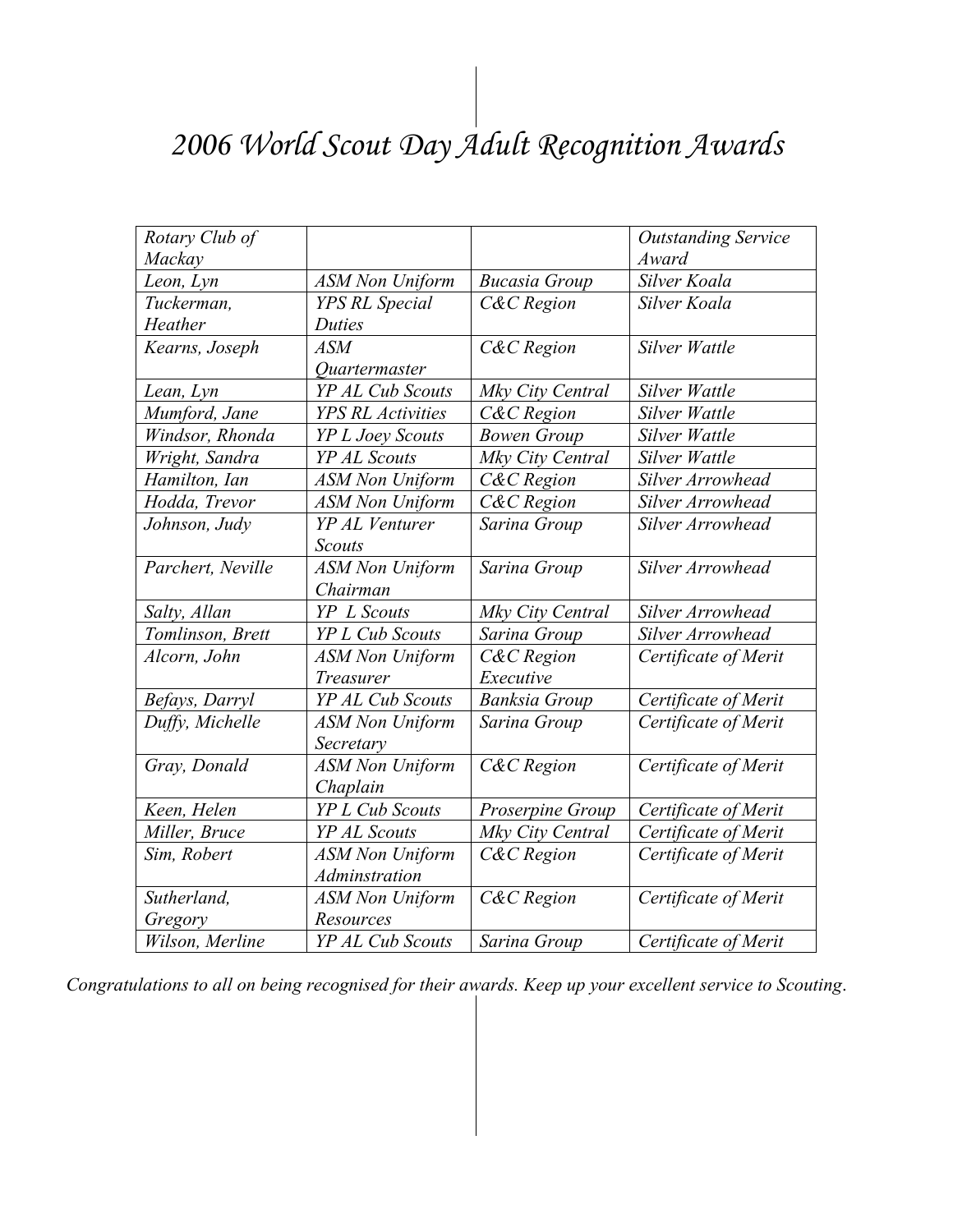#### *Regional Joey Scout Report*

*My, the year has flown, already September! The Joey Scout section has been busy over the last couple of months. To start, we had our annual Mob Holiday in June. We had a Pirate theme and Joey Scouts from Bowen to Mackay were there to enjoy the fun. Activities included dressing up and face paint, games, decorating our pirate ships and then having a cannonball attack, at night we had Pirate Capers which included jokes, songs and stories, and a campfire with toasted marshmallows and smores. Yum! July was the Cub Scout Rally. Not a lot of Joey Scouts attended, but a few were there. A great day was had by all.* 

*August 5th - I was invited to attend a Mob Holiday held by Banksia Joey Scouts who also had a visiting mob from Mt Archer (Rockhampton) to complete their Mob Buddy Badge. They had a Wild west theme which included building a fort.* 

*During the weekend, I had the great pleasure of witnessing the presentation of our first Promise Challenge Badge received in the Region. Connor Dempster of Banksia Mob received his Certificate, Badge and a cake to mark the occasion. Shortly after, Mason Preece also received his Promise Challenge award. Congratulations to you both! As this is a relatively new badge, I would be interested in hearing about any Joey Scouts in the region who receive this award.* 

*In August was our Joey Scout Jaunt which was well attended by Mobs from Banksia, Bucasia, Bowen and Whitsunday Coast. It was held at the Airlie Beach Lagoon with a Surfin Safari theme. Activities included a fishing game, face painting (starfish), boats which were floated in the lagoon, a sack race on the beach, Beach Buddies craft, parachute games and a swim before lunch. Lunch was cooked by the ARC, and there were no complaints.* 

*Many thanks go to the leaders for all their hard work to make the day a success, and the parents for all their support.* 

*Wendy Harm RL Joey Scouts.* 

#### *Cub Scout Section Report*

*The Central and Coastal Region Cub Scout Rally was held at Rowallan Park on Saturday 22nd July 2006.* 

*Maurice Law Chief Commissioner Scouts Australia Queensland Branch was the special guest at the Rally, along with Regional Commissioner Bob Hodda and Assistant Regional Commissioner Wayne Harm. Approximately 80 youth members and leaders from Mackay, Sarina and Proserpine enjoyed the afternoon of activities.* 

*The theme of the Rally was "Bush Carnival"* 

*Cub Scouts moved from base to base doing activities at each base. Some of these being* 

*Mining Lease – Panning for Gold Damper and Billy tea – cooking damper twists Horse Shoe Toss & Lassoing Camptown Races – making race horses Animal Rubbings – rubbing crayons over animal stencils Todd River Regatta Greasy Pole Canoeing* 

*The afternoon was concluded with Bush Carnival activities, such as sack races, three legged races, and thong throwing.* 

*Thank you to Diane Boucher for co-ordinating the activities for the afternoon and to the leaders and adults for manning the bases.* 

*Mary Wallace Regional Leader Community Relations Central and Coastal Region.* 

#### *2006 Central and Coastal Region Scout Competition Camp*

*The annual Central and Coastal Region Scout Competition Camp was held over the Queens Birthday weekend at Rowallan Park near Farleigh.* 

*Nine patrols, four from Mackay City Central Scout Group, three from Banksia Scout Group, one from Bucasia Scout Group and one from Proserpine Scout Group, competed for the trophy that was won by Scorpion Patrol from Mackay City Central Group.* 

*Even though the weather was damp and dismal at times, the scouts lived up to the theme for the weekend "Challenge Yourself".* 

*Besides the competitions for cooking and camping skills there were rotational base type activities for the*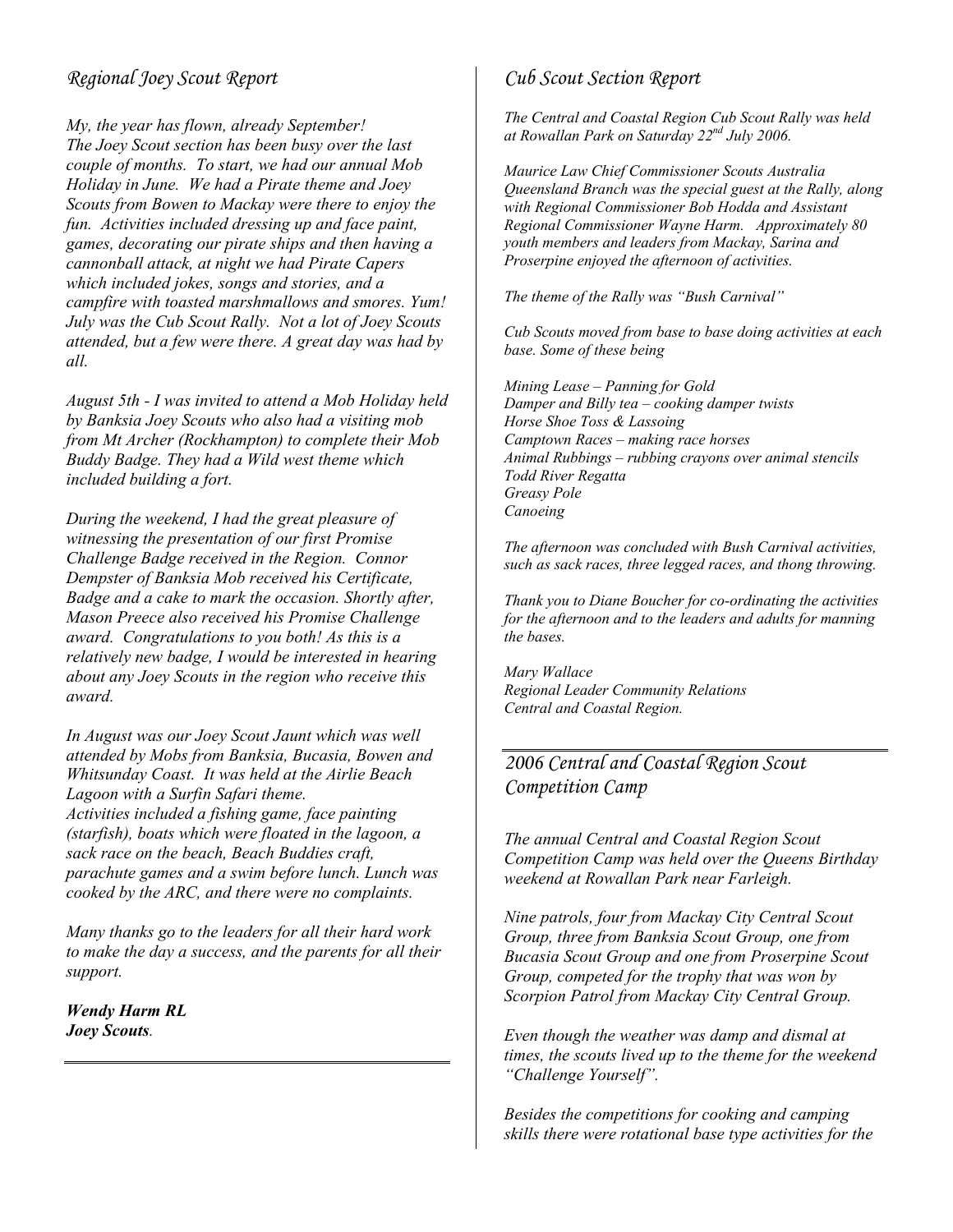*scouts to take part in over the weekend. Some of these were* 

- *Bushwalking around the back of Rowallan Park*
- *Fire lighting under wet conditions boil a billy, soften spaghetti and tie a knot in it*
- *Craft making reef knot wristbands*
- *Orienteering starting from a base point, map an area using a compass and stepping out distances between several points*
- *Cooking making and cooking damper twists*
- *Construction making camp gadgets*
- *Water Activities –10 metre water slide into the dam, and sock wrestling- canoeing*
- *Wide Game Mission Impossible*
- *Campfire- lead by the Venturer Scouts*

*All scouts were presented with participation certificates on final parade and the winners of the competitions were announced.* 

*Cooking Award – Redback Patrol from Banksia and Scorpion Patrol from Mackay City Central Group Camping Award – Scorpion Patrol from Banksia Group Gadget Award – Redback Patrol from Banksia Group Wide Game – Panther Patrol from Mackay City Central Group Runner Up – Scorpion Patrol from Banksia Group* 

*Trophy Winner – Scorpion Patrol from Mackay City Central Group* 

*Compiled by Mary Wallace, Regional Leader, Community Relations From information received from Allan Salty, Scout Leader, Mackay City Central Group.* 

*Environmental Activities.* 

*We are now in a position to offer sections environmental programmes they can be used toward special badges such as the World Conservation Badge or the Water Wise Badge and if there is enough interest there will be landcare projects. Currently the opportunity exist to run two. One in the Whitsunday area and the other at Rowallan Park. The projects require a commitment of six months for the youth member to obtain their badge. Assistance is available for section leaders either through information or hands on assistance if requested. Just email me on* 

*pb997660@bigpond.net.au . We have just had a working bee at Rowallan Park and there is another planned for the 15<sup>th</sup> of October. All assistance will be gratefully accepted. Don't forget this can be used towards Scouts conservation badges.* 

#### *Jo Brzozowski*

#### *Bowen Scout Group*

*Hello to you all from breezy Bowen!* 

*We are having a very mixed up year in the northernmost part of the region.* 

*We have had to say farewell to Greg and Rhonda Windsor as they left to take up a new position in Mareeba. Fortunately before Greg left, he was able to bring into the team 3 new leaders to work with Joeys. Our SL, Butcherbird (James), has moved over to Cub Scouts and changed his name to Akela and our VL has moved into the GL position.* 

*Our Joey Scouts have been really busy and their programme is a credit to their JSL, Sunbird (Georgina Earl) and her AJSL's and parent helpers. They have participated in both the region mob/pack holiday in June and the Joey Jaunt at the Lagoon in Airlie in August. They have had their photos in the paper and ran a very successful 'Joey Bring a Friend' campaign in August, though the dust is yet to settle.* 

*Cub Scouts have been working with the "Wow factor" this term. Each other week they have done activities which either makes them jump and scream in delight, or say "Wow…." Akela is starting to find it hard to think of new things which go one better than the last. If you have any ideas, please let us know.* 

*We have just reopened our Scout Section only a week or two ago, so don't have much to report there. Still very early days.* 

*For some years our group has struggled to fill committee positions. We have been fortunate to have some new parents take on Executive roles. Not only will this ease the burden of those who have always been there for us, but the inflow of new ideas and energy is reaping benefits.*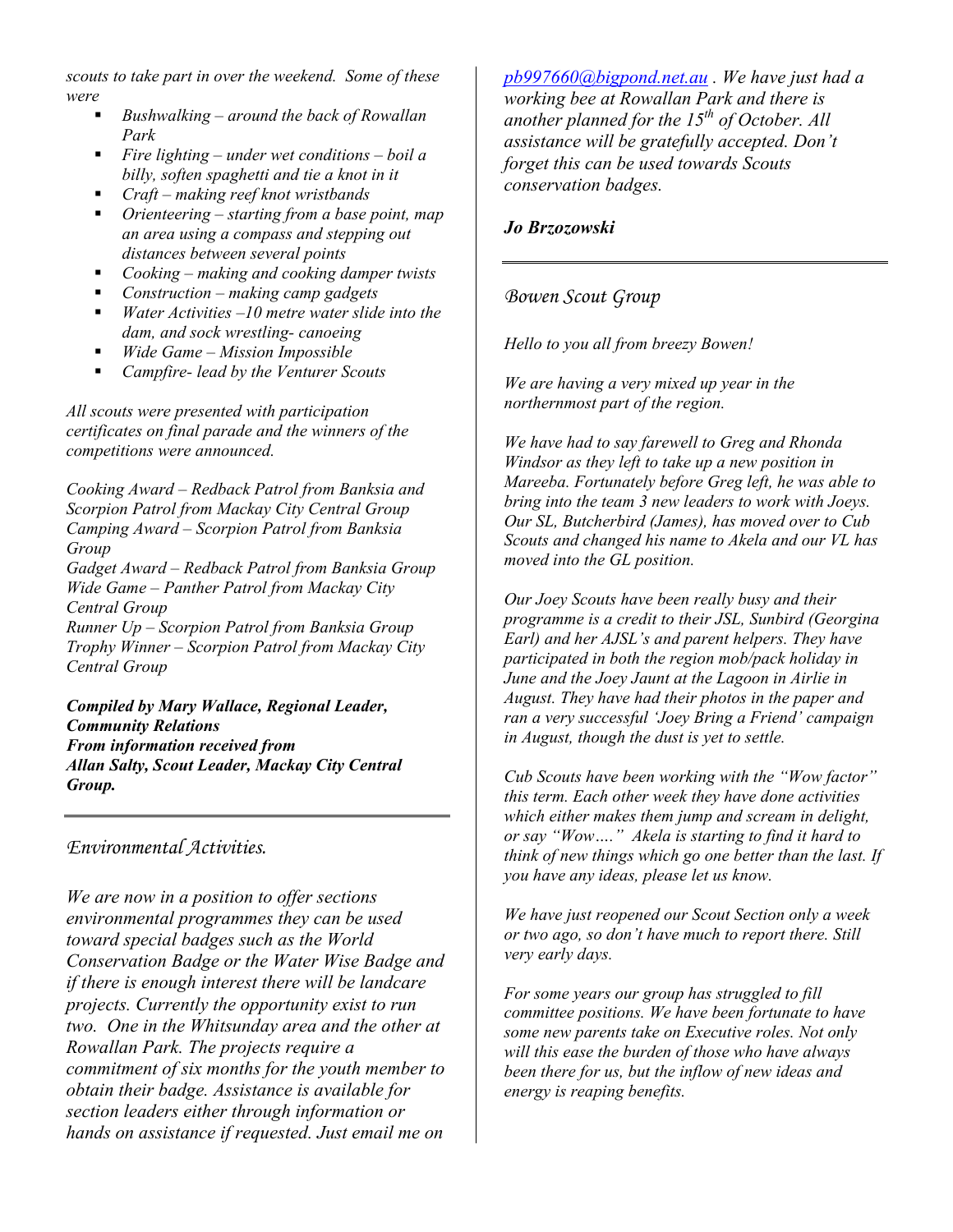*May I extend an invitation to you? We would love to see you up here if there is an opportunity. If you are looking for somewhere different to take your mob/pack/troop/unit, would you consider coming to visit us? We would like to return the visit at some time. We have beaches, fishing, beaches, swimming, beaches, sand, beaches, boats… You get the picture? If you thought Pirates at Rowallan Park was great, wait till you try it in Bowen! We can help you plan activities, catering, accommodation and transport around town… Just ask and we will help make it happen.* 

*We are a very small group but we have much to offer.* 

#### *Lesley Bullemor Group Leader, Bowen Scout Group*

#### *Proserpine Scout Group*

*In the Cub Scouts and Scout sections we have, 4 trained leaders, 20 youth members, a Group Committee and an Adult Resource Committee. Our group is charted and is due for renewal in October and we consider the Group will satisfy the Branch requirements.* 

*We had a drop off in youth members when an experienced Cub Scout Leader resigned two years ago, and now the Cub Scout membership is slowly increasing due to the current leader gaining experience and confidence.* 

*Three Scouts and a leader (Bronwyn Wren) are to attend the Jamboree and are fund raising to meet their expenses.* 

*The group recently received a \$2000.00 community grant from Macrossan and Amiet, Solicitors, for some electrical whitegoods and a gas BBQ.* 

*The Scouts are planning a day hike along part of the Whitsundays Great Walk for September* 

*Greg Walker, Group Leader, Proserpine Scout Group* 

#### *Banksia Joey Scouts*

*On the 4th, 5th and 6th of August Banksia Joey Scouts played Host to the Mt Archer Joey Scouts from Rockhampton. This was a reverse visit as we travelled to Rockhampton last November.Oon Friday night 8 joeys and 4 leaders arrived at Rowallan Park and proceeded to unpack and get some sleep. On Saturday morning everyone was introduced and got to know each other. The theme for the weekend was Wild Wild West with Indians showing up everywhere they even built themselves a fort. The braves then made themselves dream catchers and had a Pow Wow with many new songs being shared. The best thing about the camp according to one young brave was the food they appreciated the fresh scones made by Warrigal. Requests from the Banksia mob for more on the next camp saw Warrigal threatened with a scalping if he didn't give over the recipe. The weekend was enjoyed by all.* 

#### *Promise Challenge*

*Connor Dempster and Mason Preece recently earned their Promise Challenge Badges. These boys were the first 2 in the region to obtain the new award which is the only individual badge in Joeys and requires them to undertake 3 challenges Duty to God Duty to Self\others BP Scouting History After completing all sections they receive their Promise challenge.* 

*Jo Brzozowski Joey Scout Leader, Banksia Group* 

#### *Mackay City Central Group*

*Term Two started with a bike hike (21st/23rd April) from our Den to Kinchant Dam and back to the Den organized by our older Scouts. Next we were off to the Megativities camp. (29th April/1st May.)* 

*The Troop settled back into Friday nights activities to erecting Queenslanders; setting up kitchen flies, making tables and gadgets, followed by the Region Camp at Rowallan Park (9th/12th June.) Our own Scorpion Patrol was successful. We followed this by a visit to the Mackay Fire Station and a treat afterwards at McDonald's. "Man! Scouts can eat".* 

*Term Three is in full swing, with activities such as estimation, balsa wood glider making, backwoods*